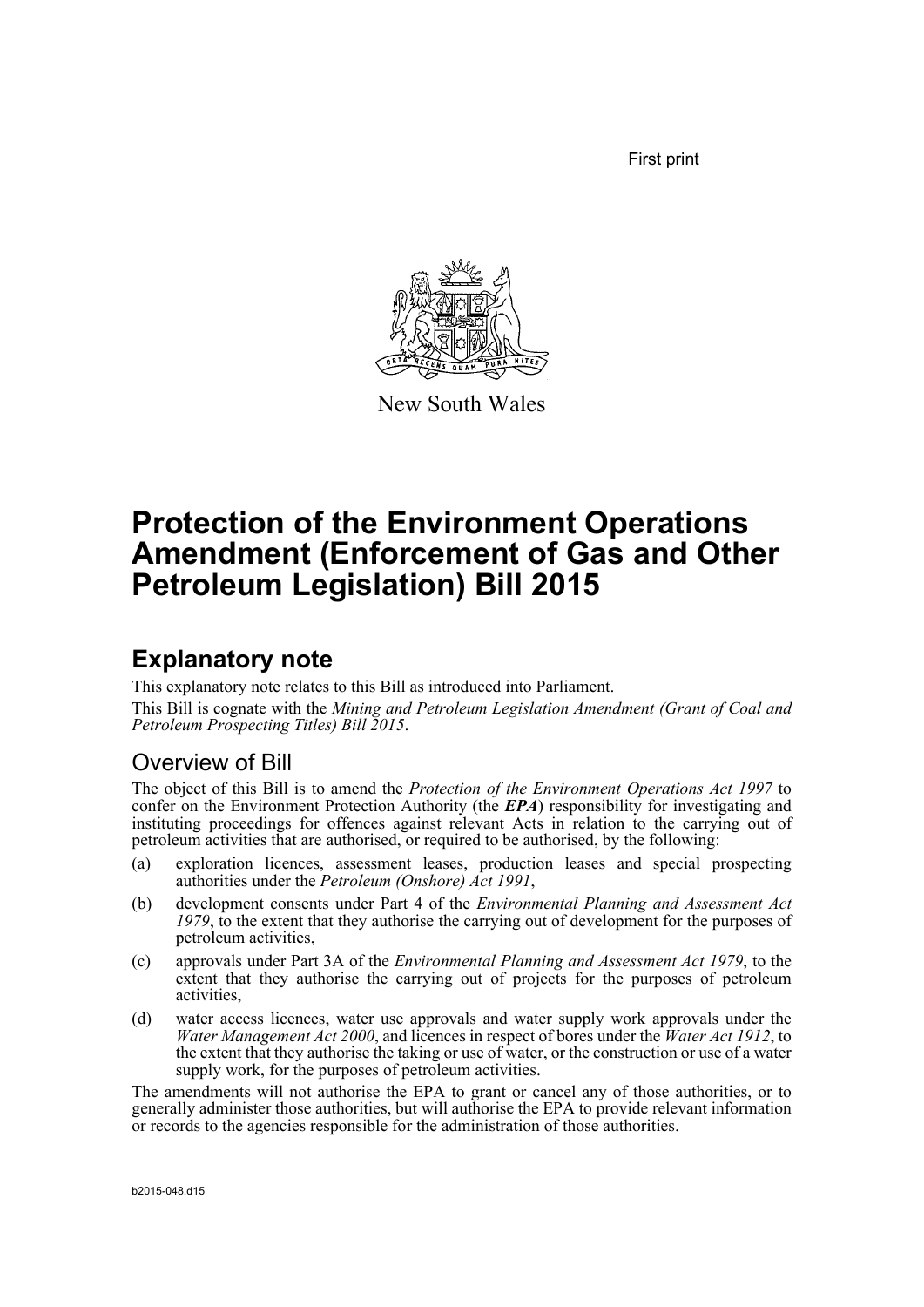### Outline of provisions

**Clause 1** sets out the name (also called the short title) of the proposed Act.

**Clause 2** provides for the commencement of the proposed Act on a day or days to be appointed by proclamation.

#### **Schedule 1 Amendment of Protection of the Environment Operations Act 1997 No 156**

**Schedule 1** amends the *Protection of the Environment Operations Act 1997* (the *principal Act*) to establish the EPA as the lead regulator responsible for compliance and enforcement of certain authorities for activities related to petroleum, including the enforcement of conditions about air pollution, water pollution, land pollution, rehabilitation, noise pollution, and the taking and using of water. The amendment inserts proposed Schedule 2A (Enforcement of gas and other petroleum legislation), which contains the following provisions:

- (a) **Clause 1** defines terms used in the proposed Schedule. In particular, *petroleum offences* is defined to include offences under the *Petroleum (Onshore) Act 1991* of prospecting or mining without authority or contrary to the conditions of a petroleum title, offences under the *Environmental Planning and Assessment Act 1979* of carrying out development without consent or contrary to the conditions of consent and offences under the *Water Management Act 2000* in relation to a petroleum activity.
- (b) **Clause 2** provides for investigations by the EPA and its officers in relation to petroleum offences, and authorises the exercise of existing enforcement powers and functions under Chapter 7 of the principal Act to determine whether any petroleum offence has been or may be committed, to obtain information or records for purposes connected with the institution of proceedings for petroleum offences and for the administration of the proposed Schedule.
- (c) **Clause 3** provides that proceedings for petroleum offences may be instituted by the EPA under the principal Act and extends relevant provisions of Parts 8.2 and 8.3 of the principal Act to those proceedings. It also provides that penalty notices under Acts or regulations under which a petroleum offence arises may be issued by EPA officers under the principal Act.
- (d) **Clause 4** provides that the EPA may accept a written undertaking for the purposes of section 253A of the principal Act in connection with a matter in relation to which the EPA has a function under the proposed Schedule (which may include undertakings to carry out a restorative justice activity and which gives the Land and Environment Court the power to enforce the undertakings).
- (e) **Clause 5** provides for the extension of the EPA's powers to issue environment protection notices under Chapter 4 of the principal Act to petroleum activities if petroleum offences are or are likely to be committed in carrying out the activities or the activities are not carried out in accordance with good environmental and engineering practice and any applicable work program.
- (f) **Clause 6** authorises the EPA to require a mandatory environmental audit in relation to petroleum activities if the EPA reasonably suspects that the holder of the authority has on one or more occasions committed a petroleum offence that causes or is likely to cause harm to the environment (or that a petroleum activity is not carried out in accordance with good environmental and engineering practice and any applicable work program). The proposed clause also enables the holder of a petroleum authority to commission or carry out a voluntary environmental audit.
- (g) **Clause 7** provides for the exchange of information or records and advice in connection with petroleum authorities and environment protection licences between relevant agencies (including the EPA) and authorises the agencies (and the relevant Ministers) to rely on the information or records (and have regard to advice) for the purposes of the administration of petroleum authorities and environment protection licences.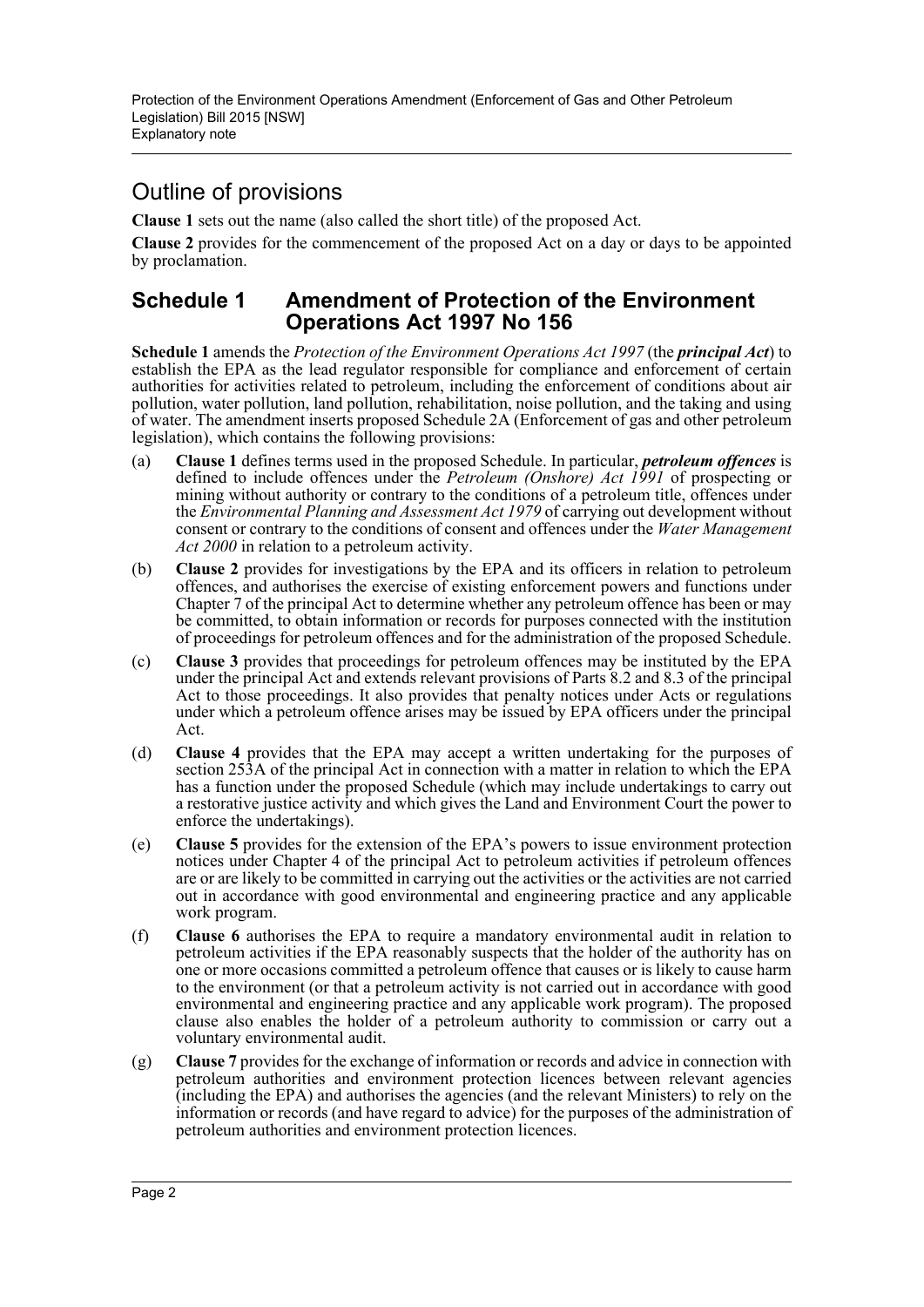- (h) **Clause 8** enables the making of regulations for the purpose of modifying or supplementing any provision of or made under the principal Act for the purposes of the proposed Schedule.
- (i) **Clause 9** extends the proposed Schedule to activities carried out, authorities granted or issued or offences committed (or information or records obtained) before the commencement of the proposed Schedule.

### **Schedule 2 Consequential amendments of other Acts**

**Schedule 2.1** amends the *Environmental Planning and Assessment Act 1979* to provide that proposed Schedule 2A applies to that Act, and the operation of that Act is subject to that Schedule.

**Schedule 2.2** amends the *Petroleum (Onshore) Act 1991* to provide that proposed Schedule 2A applies to that Act, and the operation of that Act is subject to that Schedule.

**Schedule 2.3** amends the *Protection of the Environment Administration Act 1991*:

- (a) to provide that the EPA is not subject to Ministerial control in relation to a decision to institute criminal proceedings under the proposed gas and other petroleum enforcement functions conferred by the proposed Act, and
- (b) to authorise the Board of the EPA to develop guidelines relating to the institution of those criminal proceedings.

**Schedule 2.4** amends the *Water Management Act 2000* to provide that proposed Schedule 2A applies to that Act, and the operation of that Act is subject to that Schedule.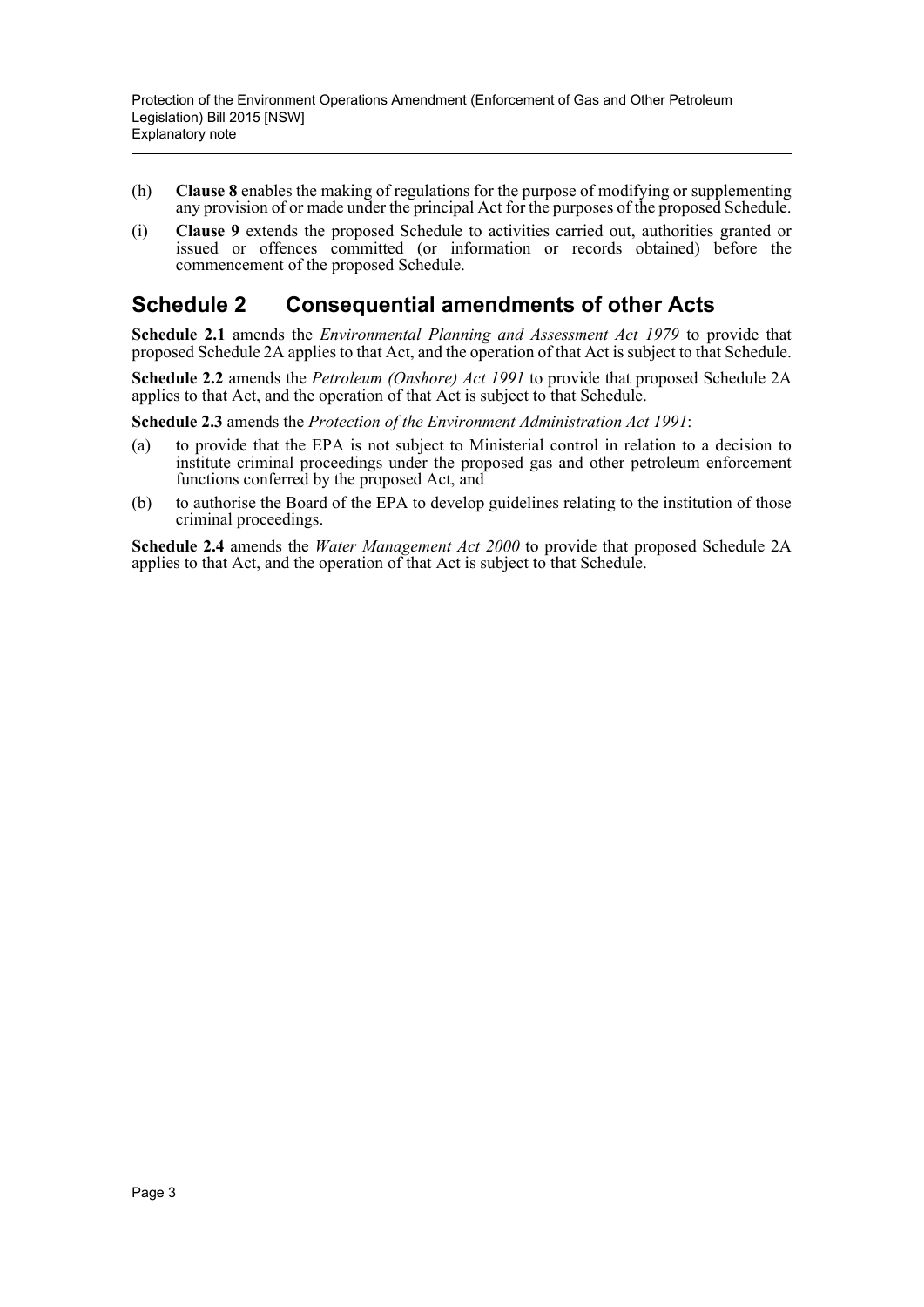First print



New South Wales

# **Protection of the Environment Operations Amendment (Enforcement of Gas and Other Petroleum Legislation) Bill 2015**

## **Contents**

|            |                                                                          | Page          |
|------------|--------------------------------------------------------------------------|---------------|
|            | Name of Act                                                              | $\mathcal{P}$ |
|            | Commencement                                                             | 2             |
| Schedule 1 | Amendment of Protection of the Environment Operations Act 1997<br>No 156 | 3             |
| Schedule 2 | Consequential amendments of other Acts                                   | 8             |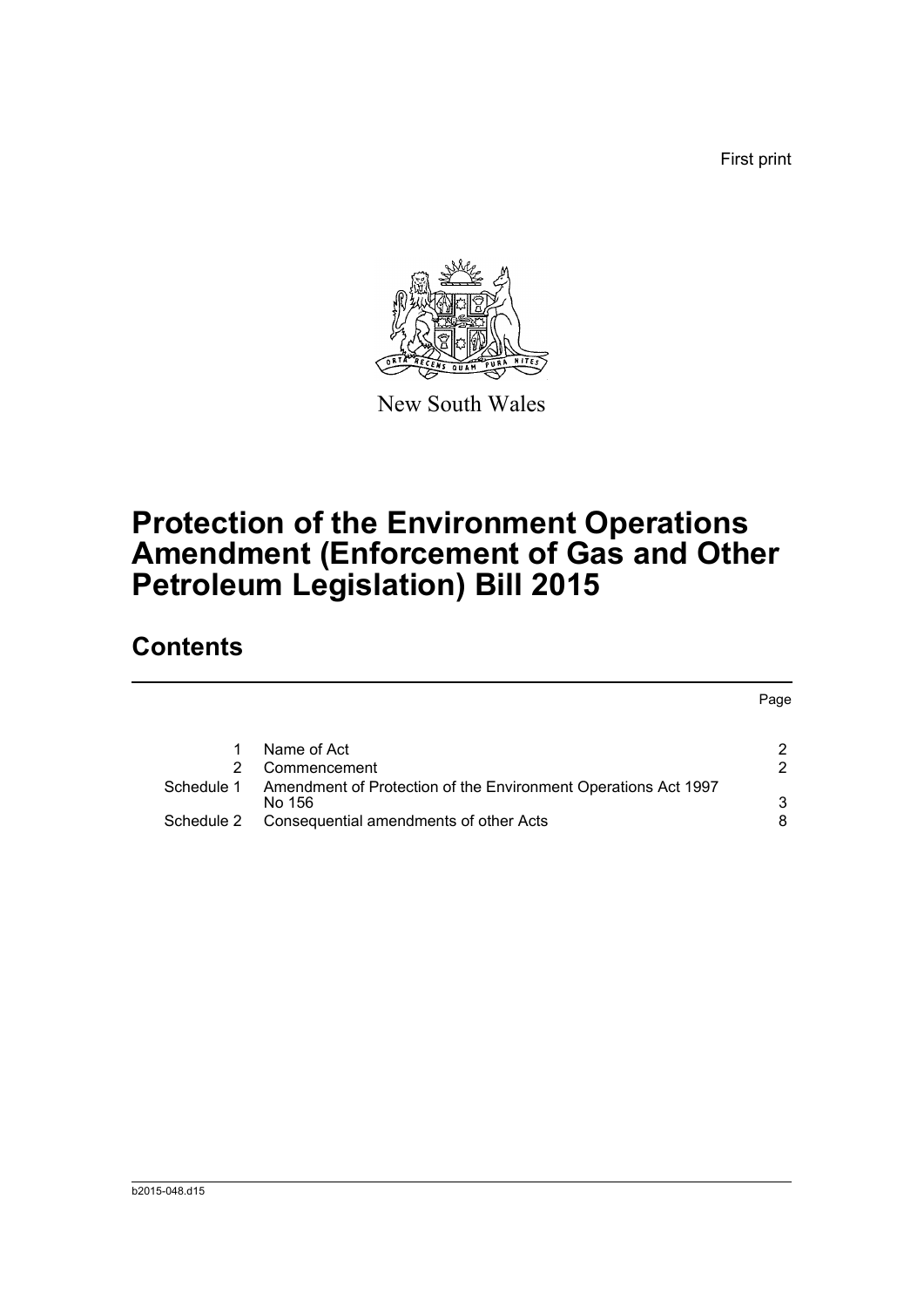

New South Wales

## **Protection of the Environment Operations Amendment (Enforcement of Gas and Other Petroleum Legislation) Bill 2015**

No , 2015

#### **A Bill for**

An Act to amend the *Protection of the Environment Operations Act 1997* in relation to the enforcement of requirements for gas and other petroleum exploration and production authorities and of the conditions of those authorities.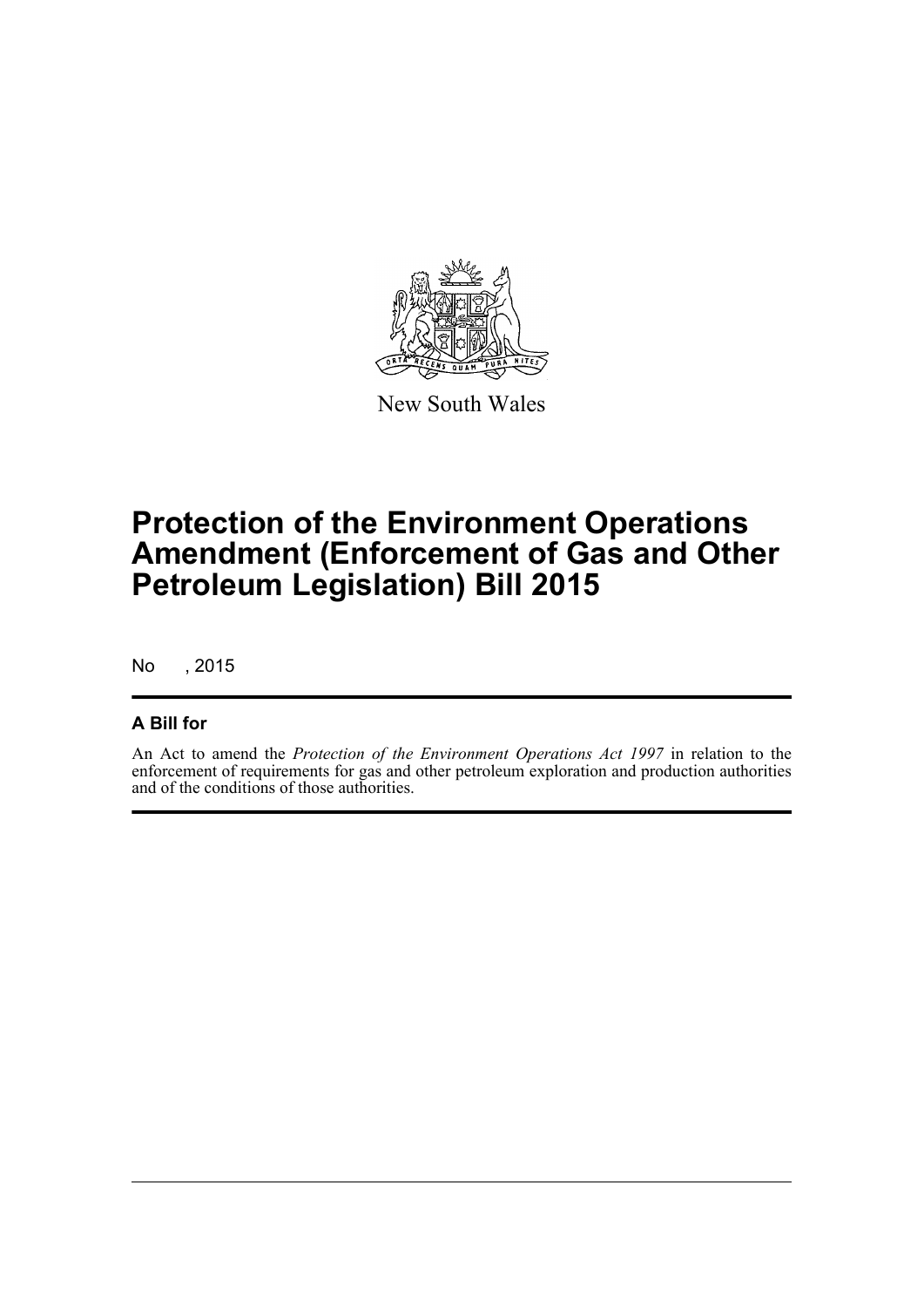<span id="page-5-1"></span><span id="page-5-0"></span>

| The Legislature of New South Wales enacts:                                                                                                    | 1                            |
|-----------------------------------------------------------------------------------------------------------------------------------------------|------------------------------|
| Name of Act                                                                                                                                   | $\mathcal{P}$                |
| This Act is the <i>Protection of the Environment Operations Amendment (Enforcement</i> )<br>of Gas and Other Petroleum Legislation) Act 2015. | 3<br>$\overline{\mathbf{4}}$ |
| Commencement                                                                                                                                  | 5                            |
| This Act commences on a day or days to be appointed by proclamation.                                                                          | 6                            |
|                                                                                                                                               |                              |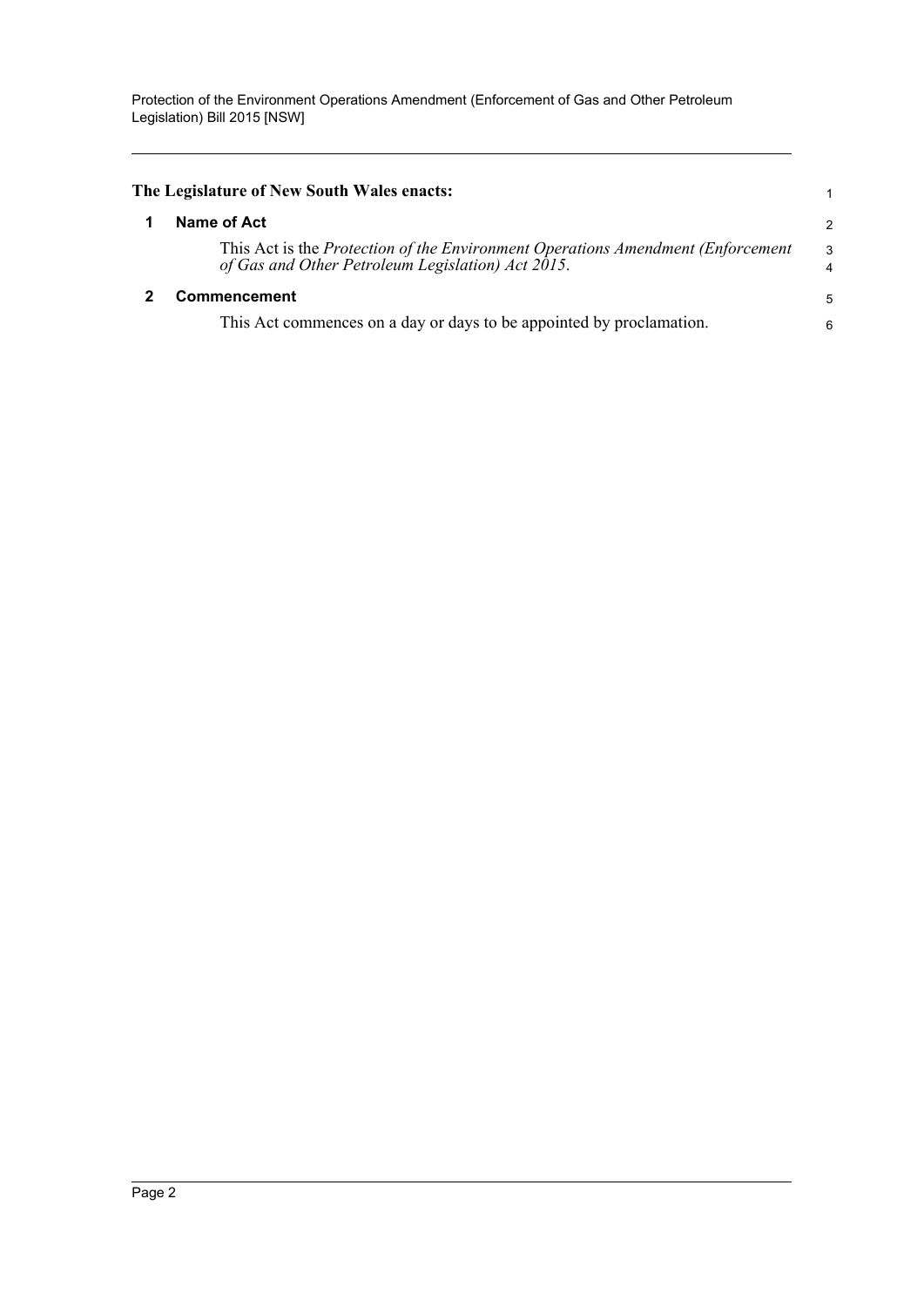<span id="page-6-0"></span>

| <b>Schedule 1</b>        |     | <b>Amendment of Protection of the Environment</b><br><b>Operations Act 1997 No 156</b>                                                                                                                                                                                                                                                                                                                                                                                                                                                                                                                 | $\mathbf{1}$<br>$\overline{2}$         |
|--------------------------|-----|--------------------------------------------------------------------------------------------------------------------------------------------------------------------------------------------------------------------------------------------------------------------------------------------------------------------------------------------------------------------------------------------------------------------------------------------------------------------------------------------------------------------------------------------------------------------------------------------------------|----------------------------------------|
| <b>Schedule 2A</b>       |     |                                                                                                                                                                                                                                                                                                                                                                                                                                                                                                                                                                                                        | 3                                      |
| Insert after Schedule 2: |     |                                                                                                                                                                                                                                                                                                                                                                                                                                                                                                                                                                                                        |                                        |
|                          |     |                                                                                                                                                                                                                                                                                                                                                                                                                                                                                                                                                                                                        | 4                                      |
| <b>Schedule 2A</b>       |     | Enforcement of gas and other petroleum<br>legislation                                                                                                                                                                                                                                                                                                                                                                                                                                                                                                                                                  | $\mathbf 5$<br>6                       |
| <b>Definitions</b><br>1  |     |                                                                                                                                                                                                                                                                                                                                                                                                                                                                                                                                                                                                        | 7                                      |
|                          |     | In this Schedule:                                                                                                                                                                                                                                                                                                                                                                                                                                                                                                                                                                                      | 8                                      |
|                          |     | <i>petroleum</i> has the same meaning it has in the <i>Petroleum (Onshore) Act 1991</i> .                                                                                                                                                                                                                                                                                                                                                                                                                                                                                                              | 9                                      |
|                          |     | <i>petroleum activities</i> means activities authorised (or required to be authorised)<br>by a petroleum title under the <i>Petroleum (Onshore) Act 1991</i> , and includes<br>activities required or authorised by the conditions of any such title (including,<br>without limitation, conditions relating to the carrying out of assessment<br>activities or conditions relating to the prevention, control or mitigation of harm<br>to the environment or relating to the rehabilitation of land or water affected by<br>the activities under any such title). Petroleum activities do not include: | 10<br>11<br>12<br>13<br>14<br>15<br>16 |
|                          | (a) | the construction, alteration or operation of a pipeline for the conveyance<br>of petroleum that is licensed or required to be licensed under the<br><i>Pipelines Act 1967</i> , or                                                                                                                                                                                                                                                                                                                                                                                                                     | 17<br>18<br>19                         |
|                          | (b) | activities in the adjacent area of New South Wales (within the meaning<br>of the Petroleum (Offshore) Act 1982), or                                                                                                                                                                                                                                                                                                                                                                                                                                                                                    | 20<br>21                               |
|                          | (c) | any other activities excluded by the regulations.                                                                                                                                                                                                                                                                                                                                                                                                                                                                                                                                                      | 22                                     |
|                          |     | <i>petroleum authority means:</i>                                                                                                                                                                                                                                                                                                                                                                                                                                                                                                                                                                      | 23                                     |
|                          | (a) | a petroleum title under the <i>Petroleum (Onshore) Act 1991</i> , or                                                                                                                                                                                                                                                                                                                                                                                                                                                                                                                                   | 24                                     |
|                          | (b) | a development consent under Part 4 of the <i>Environmental Planning and</i><br><i>Assessment Act 1979</i> to the extent that it authorises the carrying out of<br>development for the purposes of petroleum activities, or                                                                                                                                                                                                                                                                                                                                                                             | 25<br>26<br>27                         |
|                          | (c) | an approval under Part 3A of the <i>Environmental Planning and</i><br><i>Assessment Act 1979</i> to the extent that it authorises the carrying out of<br>a project for the purposes of petroleum activities, or                                                                                                                                                                                                                                                                                                                                                                                        | 28<br>29<br>30                         |
|                          | (d) | a water access licence, water use approval or water supply work<br>approval under the Water Management Act 2000 (or licence in respect<br>of a bore under the <i>Water Act 1912</i> ) to the extent that it authorises the<br>taking or use of water, or the construction or use of a water supply work,<br>for the purposes of petroleum activities.                                                                                                                                                                                                                                                  | 31<br>32<br>33<br>34<br>35             |
|                          |     | <i>petroleum offence</i> means any of the following offences:                                                                                                                                                                                                                                                                                                                                                                                                                                                                                                                                          | 36                                     |
|                          | (a) | an offence under section 7, 77 or 136A of the <i>Petroleum (Onshore) Act</i><br><i>1991</i> ,                                                                                                                                                                                                                                                                                                                                                                                                                                                                                                          | 37<br>38                               |
|                          | (b) | an offence under section 125 of the <i>Environmental Planning and</i><br>Assessment Act 1979 in relation to petroleum activities that require a<br>petroleum authority (or environmental assessment) under that Act,                                                                                                                                                                                                                                                                                                                                                                                   | 39<br>40<br>41                         |
|                          | (c) | an offence under Division 1A of Part 2 or Division 1A of Part 3 of<br>Chapter 3 of the <i>Water Management Act 2000</i> (or an offence under the<br><i>Water Act 1912</i> ) in relation to petroleum activities that require a<br>petroleum authority under that Act,                                                                                                                                                                                                                                                                                                                                  | 42<br>43<br>44<br>45                   |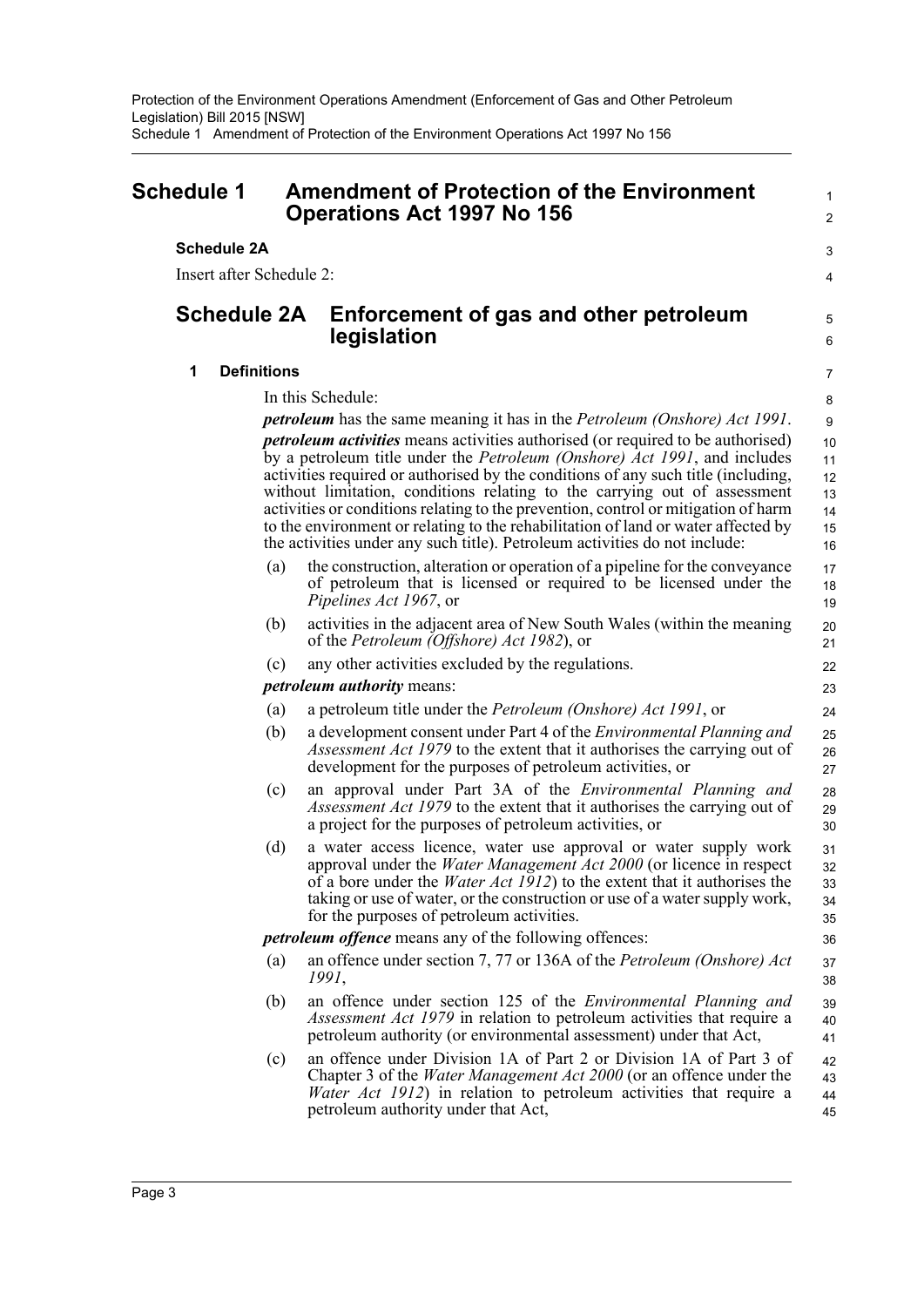Schedule 1 Amendment of Protection of the Environment Operations Act 1997 No 156

|              |     | (d)                                                                                                                                                                                                                                                                                                                               | an offence under a provision of Chapter 4, 6 or 7 of this Act in relation<br>to the exercise of functions under that Chapter as applied by this<br>Schedule,                                                                                      | 1<br>$\overline{2}$<br>3      |  |  |  |
|--------------|-----|-----------------------------------------------------------------------------------------------------------------------------------------------------------------------------------------------------------------------------------------------------------------------------------------------------------------------------------|---------------------------------------------------------------------------------------------------------------------------------------------------------------------------------------------------------------------------------------------------|-------------------------------|--|--|--|
|              |     | (e)                                                                                                                                                                                                                                                                                                                               | any other offence under a provision of or made under an Act referred to<br>in paragraphs $(a)$ – $(d)$ in relation to petroleum activities that is declared<br>by the regulations to be a petroleum offence for the purposes of this<br>Schedule. | 4<br>5<br>6<br>$\overline{7}$ |  |  |  |
| $\mathbf{2}$ |     |                                                                                                                                                                                                                                                                                                                                   | Investigations by EPA and its officers in relation to petroleum offences                                                                                                                                                                          | 8                             |  |  |  |
|              | (1) | Powers and other functions may also be exercised under Chapter 7 of this Act<br>by the EPA (and by authorised officers appointed by the EPA) for the<br>following purposes:                                                                                                                                                       |                                                                                                                                                                                                                                                   |                               |  |  |  |
|              |     | (a)                                                                                                                                                                                                                                                                                                                               | for determining whether any petroleum offence has been or may be<br>committed,                                                                                                                                                                    | 12<br>13                      |  |  |  |
|              |     | (b)                                                                                                                                                                                                                                                                                                                               | for obtaining information or records for purposes connected with the<br>institution of proceedings for petroleum offences,                                                                                                                        | 14<br>15                      |  |  |  |
|              |     | (c)                                                                                                                                                                                                                                                                                                                               | generally for the administration of this Schedule (and the provisions of<br>this Act applied by this Schedule).                                                                                                                                   | 16<br>17                      |  |  |  |
|              | (2) |                                                                                                                                                                                                                                                                                                                                   | The provisions of Chapter 7 of this Act apply for any such purpose:                                                                                                                                                                               | 18                            |  |  |  |
|              |     | (a)                                                                                                                                                                                                                                                                                                                               | as if the responsibilities and functions of the EPA under this Act<br>included the matters referred to in subclause (1), and                                                                                                                      | 19<br>20                      |  |  |  |
|              |     | (b)                                                                                                                                                                                                                                                                                                                               | as if references to the regulatory authority were references to the EPA.                                                                                                                                                                          | 21                            |  |  |  |
|              | (3) |                                                                                                                                                                                                                                                                                                                                   | This clause does not affect the exercise of powers or other functions under<br>Chapter 7 of this Act in relation to petroleum activities that are authorised to<br>be exercised without reliance on the provisions of this Schedule.              | 22<br>23<br>24                |  |  |  |
| 3            |     |                                                                                                                                                                                                                                                                                                                                   | Proceedings and penalty notices for petroleum offences                                                                                                                                                                                            | 25                            |  |  |  |
|              | (1) | Proceedings for petroleum offences may be instituted by the EPA under this<br>26<br>Act.<br>27                                                                                                                                                                                                                                    |                                                                                                                                                                                                                                                   |                               |  |  |  |
|              | (2) | Parts 8.2 and 8.3 of this Act extend to proceedings for petroleum offences<br>instituted by the EPA. The provisions of those Parts apply for that purpose as<br>if references in those Parts to this Act or the regulations included a reference<br>to the Act or regulations under which the petroleum offence arises.           |                                                                                                                                                                                                                                                   |                               |  |  |  |
|              | (3) | If a provision of Part 8.2 or 8.3 of this Act in relation to proceedings for a<br>petroleum offence that are instituted under this clause is inconsistent with a<br>provision of or made under the Act under which the petroleum offence arises,<br>the provision of Part 8.2 or 8.3 prevails to the extent of the inconsistency. |                                                                                                                                                                                                                                                   |                               |  |  |  |
|              | (4) |                                                                                                                                                                                                                                                                                                                                   | If under the Act or regulations under which a petroleum offence arises a<br>penalty notice may be issued in respect of the offence:                                                                                                               | 36<br>37                      |  |  |  |
|              |     | (a)                                                                                                                                                                                                                                                                                                                               | the petroleum offence is taken to be prescribed as a penalty notice<br>offence under this Act, and                                                                                                                                                | 38<br>39                      |  |  |  |
|              |     | (b)                                                                                                                                                                                                                                                                                                                               | the penalty payable under a penalty notice served under this Act in<br>respect of the petroleum offence is the penalty prescribed under that<br>other Act in respect of a penalty notice served under that other Act, and                         | 40<br>41<br>42                |  |  |  |
|              |     | (c)                                                                                                                                                                                                                                                                                                                               | the officers authorised to serve a penalty notice under this Act in respect<br>of the petroleum offence are the enforcement officers appointed by the                                                                                             | 43<br>44                      |  |  |  |
|              |     |                                                                                                                                                                                                                                                                                                                                   |                                                                                                                                                                                                                                                   |                               |  |  |  |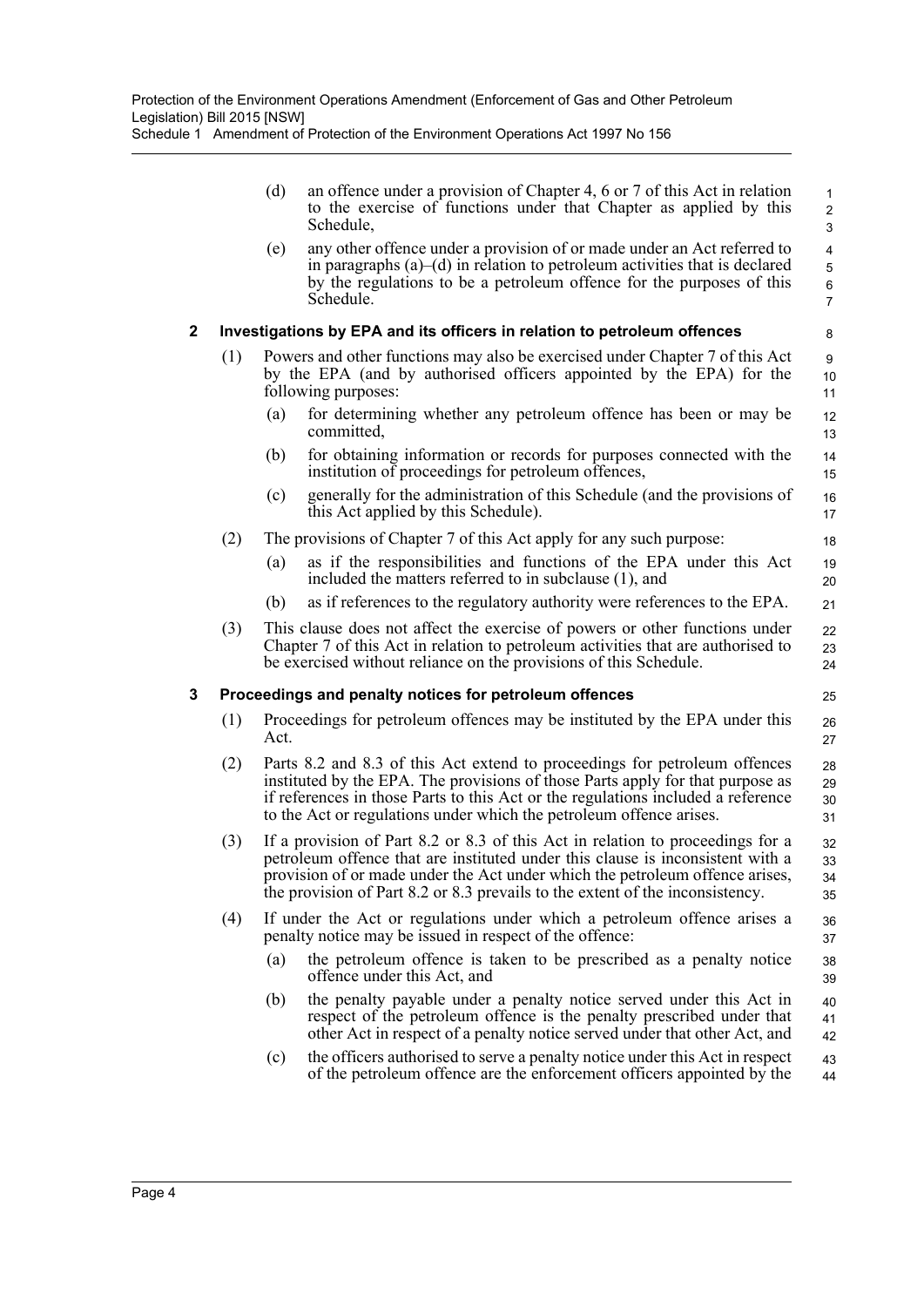Schedule 1 Amendment of Protection of the Environment Operations Act 1997 No 156

EPA who are authorised under this Act to serve penalty notices in relation to scheduled activities, and accordingly Division 3 of Part 8.2 of this Act applies to any such penalty notice.

19

42

(5) This clause does not limit the authority of any other person or body to institute proceedings for petroleum offences or to issue penalty notices for petroleum offences.

#### **4 Use of enforceable undertakings by EPA**

- (1) The EPA may accept a written undertaking given by a person for the purposes of section 253A of this Act in connection with a matter in relation to which the EPA has a function under this Schedule, and accordingly the provisions of section 253A apply to any such undertaking.
- (2) This clause does not prevent the acceptance of similar undertakings by a person or body (other than the EPA) under another Act under which a petroleum authority is granted or issued, but if there is a direct inconsistency between a written undertaking accepted by the EPA and a similar undertaking accepted by a person or other body under that other Act, the undertaking accepted by the EPA prevails to the extent of the inconsistency. 13 14 15 16 17 18

#### **5 Use of environment protection notices by EPA**

- (1) The powers and other functions that may be exercised by the EPA under Chapter 4 of this Act extend to any petroleum activities authorised or required to be authorised by a petroleum authority. 20 21 22
- (2) For the purposes of Part 4.3 of this Act, an activity is carried on in an environmentally unsatisfactory manner if (in addition to the circumstances set out in section 95 of this Act): 23 24 25
	- (a) a petroleum offence is committed or is likely to be committed in carrying on the activity, or
	- (b) it is not carried on in accordance with good environmental and engineering practice and any applicable work program to which it is subject.
- (3) The provisions of Chapter 4 of this Act apply for the purposes of this clause as if references to the regulatory authority were references to the EPA. 31 32
- (4) This clause does not prevent the exercise of similar powers or other functions under another Act under which a petroleum authority is granted or issued, but if there is a direct inconsistency between an environment protection notice issued by the EPA and a similar notice, order or direction under that other Act, the environment protection notice issued by the EPA prevails to the extent of the inconsistency. 33 34 35 36 37 38
- (5) A reference in this clause to Chapter 4 of this Act includes a reference to Part 9.2 (Appeals) in relation to powers and other functions exercised by the EPA under that Chapter as applied by this clause. 39 40 41

#### **6 Environmental audits in relation to petroleum activities**

- (1) The EPA may, by notice served on the holder of a petroleum authority, require the holder of the authority to undertake a mandatory environmental audit in accordance with Chapter 6 of this Act if: 43 44 45
	- (a) the EPA reasonably suspects: 46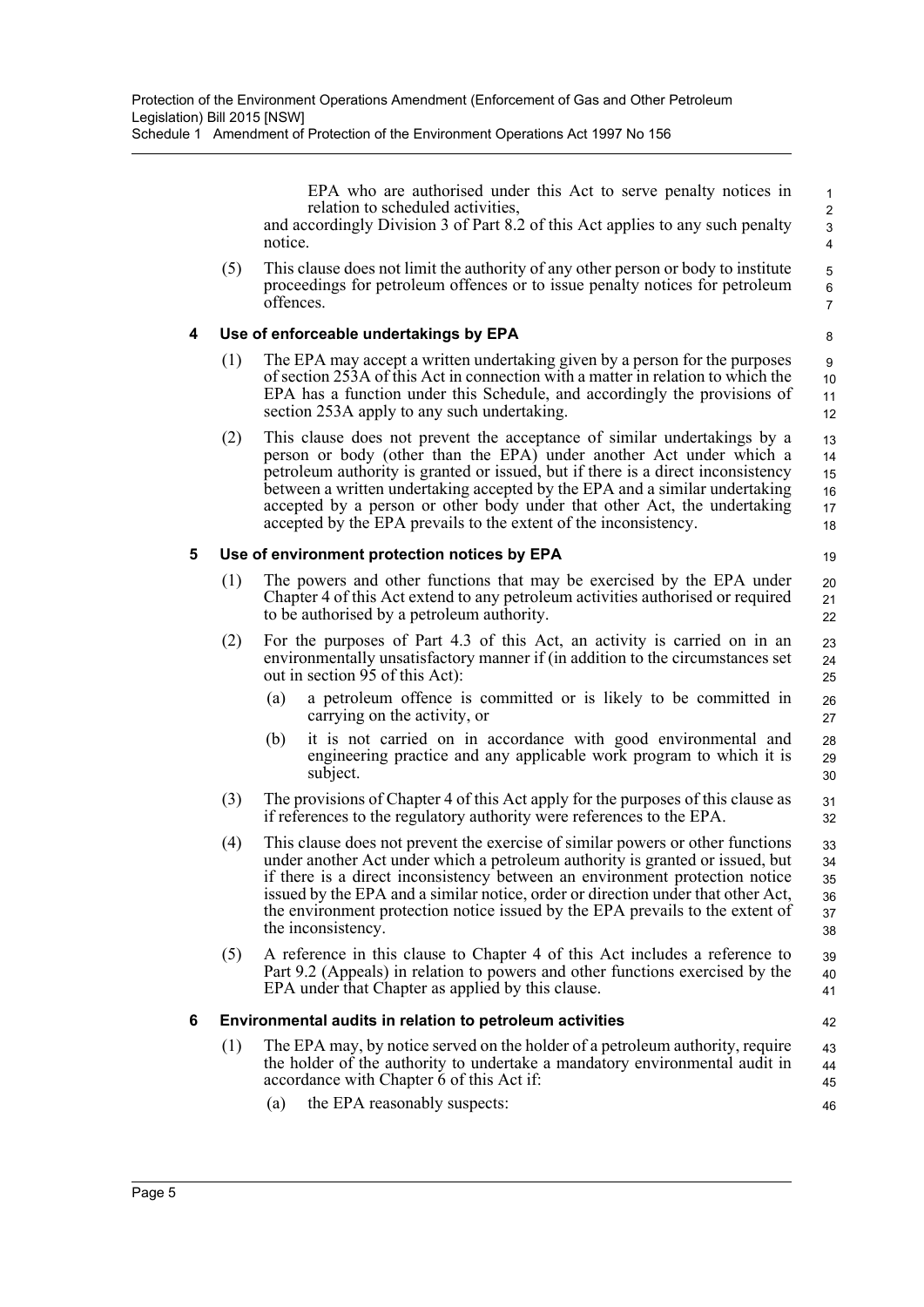Schedule 1 Amendment of Protection of the Environment Operations Act 1997 No 156

|   |     |     | (i)             | that the holder of the authority has on one or more occasions<br>committed a petroleum offence in connection with activities to<br>which a petroleum authority relates, and                                                                                     | $\mathbf{1}$<br>$\mathbf{2}$<br>3 |
|---|-----|-----|-----------------|-----------------------------------------------------------------------------------------------------------------------------------------------------------------------------------------------------------------------------------------------------------------|-----------------------------------|
|   |     |     | (ii)            | that the offence has caused, is causing or is likely to cause, harm<br>to the environment, or                                                                                                                                                                   | 4<br>5                            |
|   |     | (b) |                 | the EPA reasonably suspects that any petroleum activity has not been or<br>is not being carried out by the holder of the authority in accordance with<br>good environmental and engineering practice and any applicable work<br>program to which it is subject. | 6<br>$\overline{7}$<br>8<br>9     |
|   | (2) |     | the authority.  | Chapter 6 (and Part 9.2) of this Act apply to a mandatory environmental audit<br>requirement imposed under this clause. The requirement imposed on the<br>holder of a petroleum authority under this clause is taken to be a condition of                       | 10<br>11<br>12 <sup>°</sup><br>13 |
|   | (3) |     |                 | The holder of a petroleum authority may commission or carry out a voluntary<br>environmental audit in accordance with Chapter 6 of this Act in connection<br>with activities to which the petroleum authority relates.                                          | 14<br>15<br>16                    |
|   | (4) |     |                 | This clause does not prevent the imposition of a mandatory environmental<br>audit requirement, or the commissioning or carrying out of a voluntary<br>environmental audit, under any other Act under which a petroleum authority<br>is granted or issued.       | 17<br>18<br>19<br>20              |
| 7 |     |     |                 | Exchange of information and advice between petroleum agencies for the<br>purpose of the administration of petroleum authorities                                                                                                                                 | 21<br>22                          |
|   | (1) |     | In this clause: |                                                                                                                                                                                                                                                                 | 23                                |
|   |     |     |                 | <i>administration of petroleum authorities includes:</i>                                                                                                                                                                                                        | 24                                |
|   |     | (a) |                 | the grant or issue of petroleum authorities, and                                                                                                                                                                                                                | 25                                |
|   |     | (b) |                 | the cancellation, revocation, suspension and amendment of petroleum<br>authorities, and                                                                                                                                                                         | 26<br>27                          |
|   |     | (c) |                 | the issue of notices, orders and directions in connection with the<br>carrying out of petroleum activities under petroleum authorities, and                                                                                                                     | 28<br>29                          |
|   |     | (d) |                 | the institution of proceedings for petroleum offences.                                                                                                                                                                                                          | 30                                |
|   |     |     |                 | petroleum agency means the EPA and any other statutory body or Public<br>Service agency responsible for the administration of petroleum authorities.                                                                                                            | 31<br>32                          |
|   |     |     |                 | <i>petroleum authority</i> includes an environment protection licence under this<br>Act to the extent that it authorises the carrying out of activities or work for the<br>purposes of petroleum activities.                                                    | 33<br>34<br>35                    |
|   |     |     |                 | <i>petroleum offence</i> includes an offence under Part 3.2 or 3.4 of this Act in<br>relation to petroleum activities.                                                                                                                                          | 36<br>37                          |
|   |     |     |                 | <i>relevant information or records means:</i>                                                                                                                                                                                                                   | 38                                |
|   |     | (a) |                 | information or records obtained by the EPA under this Schedule or<br>under any other provision of this Act in connection with the<br>administration of petroleum authorities, or                                                                                | 39<br>40<br>41                    |
|   |     | (b) |                 | information or records obtained by any other petroleum agency under<br>the Act under which it administers petroleum authorities in connection<br>with the administration of those authorities.                                                                  | 42<br>43<br>44                    |
|   | (2) |     |                 | Relevant information or records held by a petroleum agency may be provided                                                                                                                                                                                      | 45                                |
|   |     |     |                 | to another petroleum agency for the purposes of the administration of<br>petroleum authorities by that other agency.                                                                                                                                            | 46<br>47                          |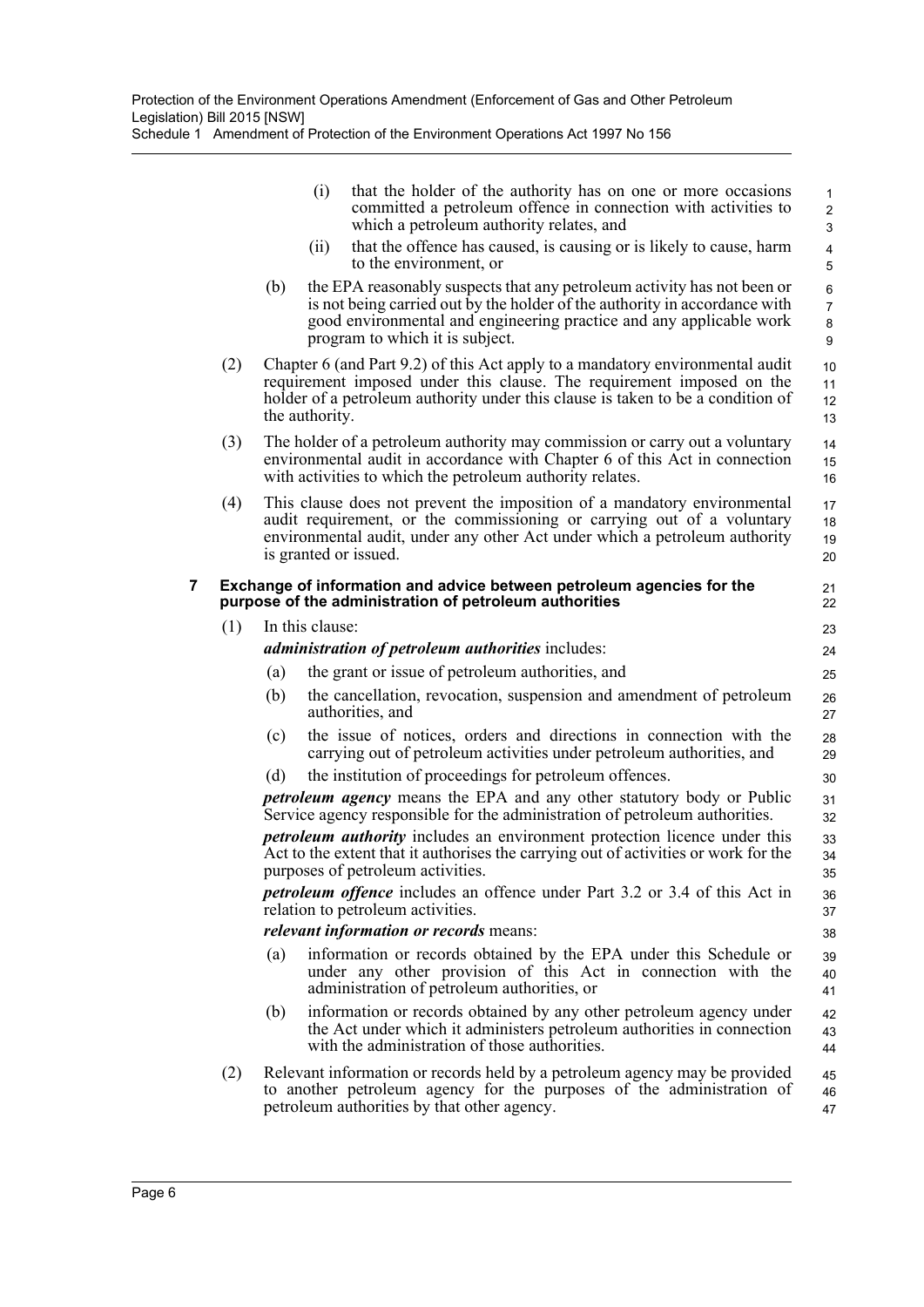|                         | (3)                                                                      | A petroleum agency may provide advice to another petroleum agency about<br>the administration of petroleum authorities.                                                                                                                                          | $\mathbf{1}$<br>$\overline{2}$ |  |  |
|-------------------------|--------------------------------------------------------------------------|------------------------------------------------------------------------------------------------------------------------------------------------------------------------------------------------------------------------------------------------------------------|--------------------------------|--|--|
|                         | (4)                                                                      | A petroleum agency (and a Minister to whom the agency is responsible) may<br>rely on relevant information or records (and have regard to advice) provided<br>to it under this clause for the purposes of the administration of a petroleum<br>authority.         | 3<br>$\overline{4}$<br>5<br>6  |  |  |
| 8<br><b>Regulations</b> |                                                                          |                                                                                                                                                                                                                                                                  | 7                              |  |  |
|                         |                                                                          | The regulations may make provision for or with respect to modifying or<br>supplementing any provision of or made under this Act for the purposes of this<br>Schedule.                                                                                            | 8<br>9<br>10                   |  |  |
|                         |                                                                          | <b>Note.</b> Paragraph (e) of the definition of <b>petroleum offences</b> in clause 1 authorises the<br>regulations to declare other offences against other Acts relating to petroleum activities<br>to be petroleum offences for the purposes of this Schedule. | 11<br>12<br>13                 |  |  |
| 9                       | Application of Schedule to previous activities, existing authorities etc |                                                                                                                                                                                                                                                                  |                                |  |  |
|                         |                                                                          | A reference in this Schedule to petroleum activities, petroleum authorities or<br>petroleum offences (or relevant information or records) includes a reference to<br>activities carried out, authorities granted or issued or offences committed (or             | 15<br>16<br>17                 |  |  |

information or records obtained) before the commencement of this Schedule.

18